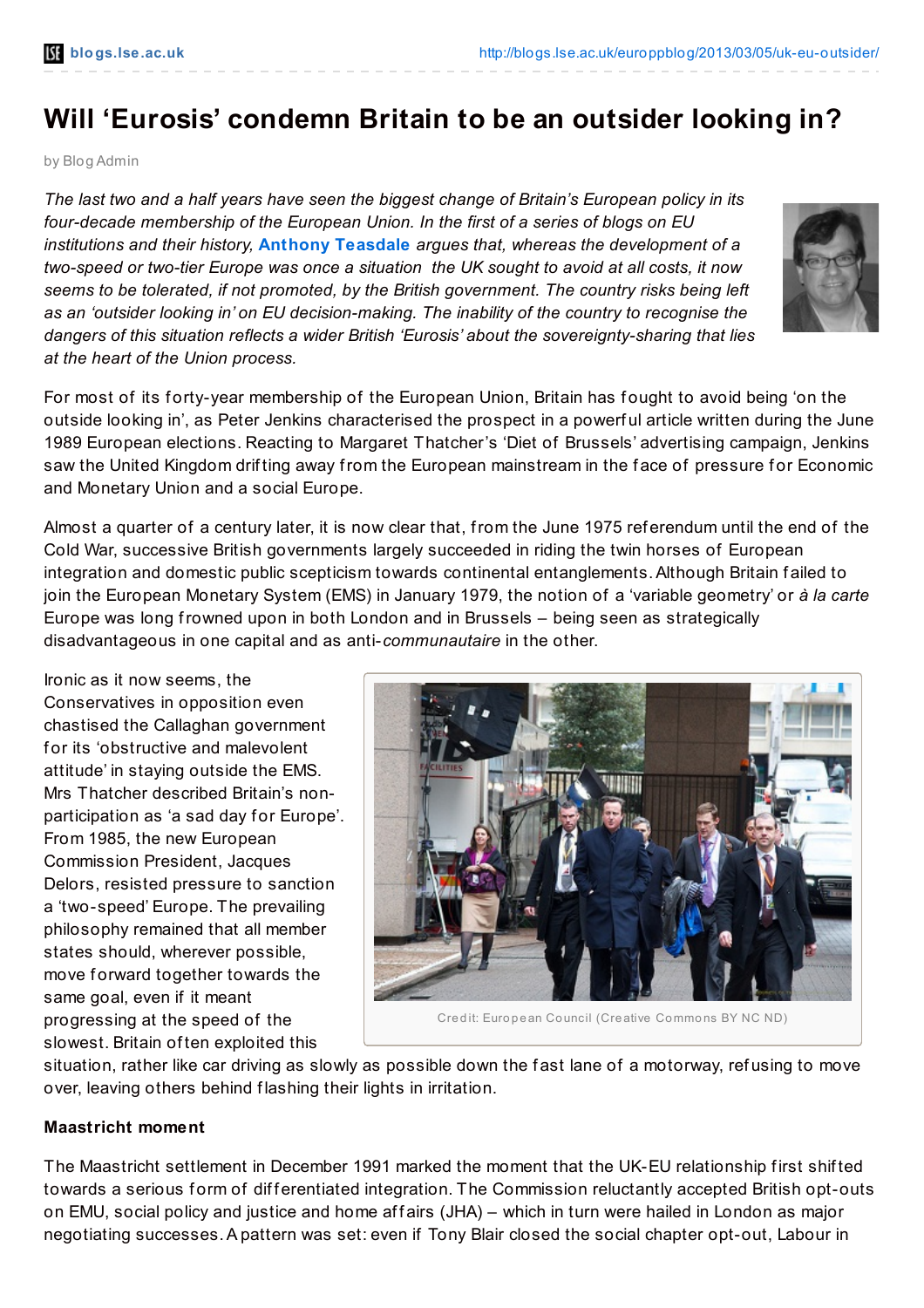power deepened the JHA opt-out and secured a partial exemption from the Charter of Fundamental Rights. Nevertheless, throughout the long years from Maastricht to the 2010 general election, there was a solid determination in Downing Street to try to keep Britain at the top table of EU decision-making. Messrs Major and Blair both described a two-speed or two-tier Europe as unacceptable.At Ellesmere Port in May 1994, Mr Major f lirted with the idea of a 'multi-speed' or 'multi-tier' Europe, but only so long as the UK was not excluded from any kind of settled inner core.

Overall, in the 1990s and 2000s, Britain wanted the opposite of the EEA states: to exercise political maximum power from within the club, whilst exempting itself from rules it found inconvenient. During his premiership, Gordon Brown managed to ensure that Britain participated in the f irst eurozone summits, and even inf luenced their conclusions, without making any commitment to join the single currency. He was determined not to repeat his own mistake as Chancellor of casual indifference to the emergence of the Eurogroup of eurozone finance ministers.

## **Strategic shift**

The Conservatives' relationship with the EPP Group in the European Parliament represented, in microcosmic form, an apotheosis of this UK approach. Tory MEPs served as EPP Group spokesmen on many key legislative committees – including environment, single market and employment – but equally enjoyed complete freedom to diverge from a group whip that they played a disproportionate role in shaping. The decision by David Cameron to force the Conservatives out of the EPP Group in July 2009 was thus more than just, as many assumed at the time, a marginal sop to Eurosceptics: it was an important early indicator of what was to become a major strategic shift in Britain's European policy.

The last two and a half years have in fact seen the biggest single change of government policy on EU issues in the history of British membership. From almost his first day in office, the Prime Minister indicated he would not attend eurozone summits, much to the chagrin of Angela Merkel and the disappointment of many in the City. His government said that 'closer integration was for the eurozone only' and passed an Act of Parliament, the 2011 European Union Act, that requires referenda for any significant transfers of power to European level. Fear of the need for parliamentary approval to an EU treaty change applying only to the eurozone resulted in his vetoing this route in December 2011: the intergovernmental Fiscal Compact Treaty was the result. Mr Cameron assumed that he could lead a coalition of the 'outs', but in practice eight of the ten non-eurozone countries, nearly all seeing themselves as 'pre-ins', quickly signed up to the new treaty anyway.

### **Outsider looking in**

The Cameron policy on Europe combines the 'opt-out mentality of an opt-out government', as Tony Blair f amously described his predecessor's approach to policy exemptions in the 1990s, with a new and unprecedented willingness to tolerate the UK's non-involvement in key decision-making structures. Critically, the idea of a two-speed or two-tier Europe, with the UK located in an outer grouping, however small, is no longer anathema. Indeed, the 'inexorable logic' of eurozone integration is accepted as likely to transform Britain's relationship into that of an outsider looking in on the real politics and power of a deepening and widening eurozone core. The main preoccupation is to try to ring-fence that process and contain any spillover from the core to the (political) periphery of the Union.

Perhaps to make the reality of marginalisation less painful for Britain, the Prime Minister would prefer the EU as a whole to evolve towards a complex variable-geometry system, in which the central obligations of membership are minimised for everyone. If this change cannot be achieved, the UK alone should be given a wide range of new, additional, country-specif ic opt-outs. Back in May 1999, William Hague as opposition leader already foreshadowed this concept in his now largely-forgotten Budapest speech – interestingly written by George Osborne – when he proposed that common EU policies, backed by supranational law binding on all, should essentially be limited to three areas: the single market, competition policy and external trade. Everywhere else, there could be a 'mix and match' Europe. Today, it is argued, this formula should be allowed to apply to Britain on its own, even if everyone else were to shun it.